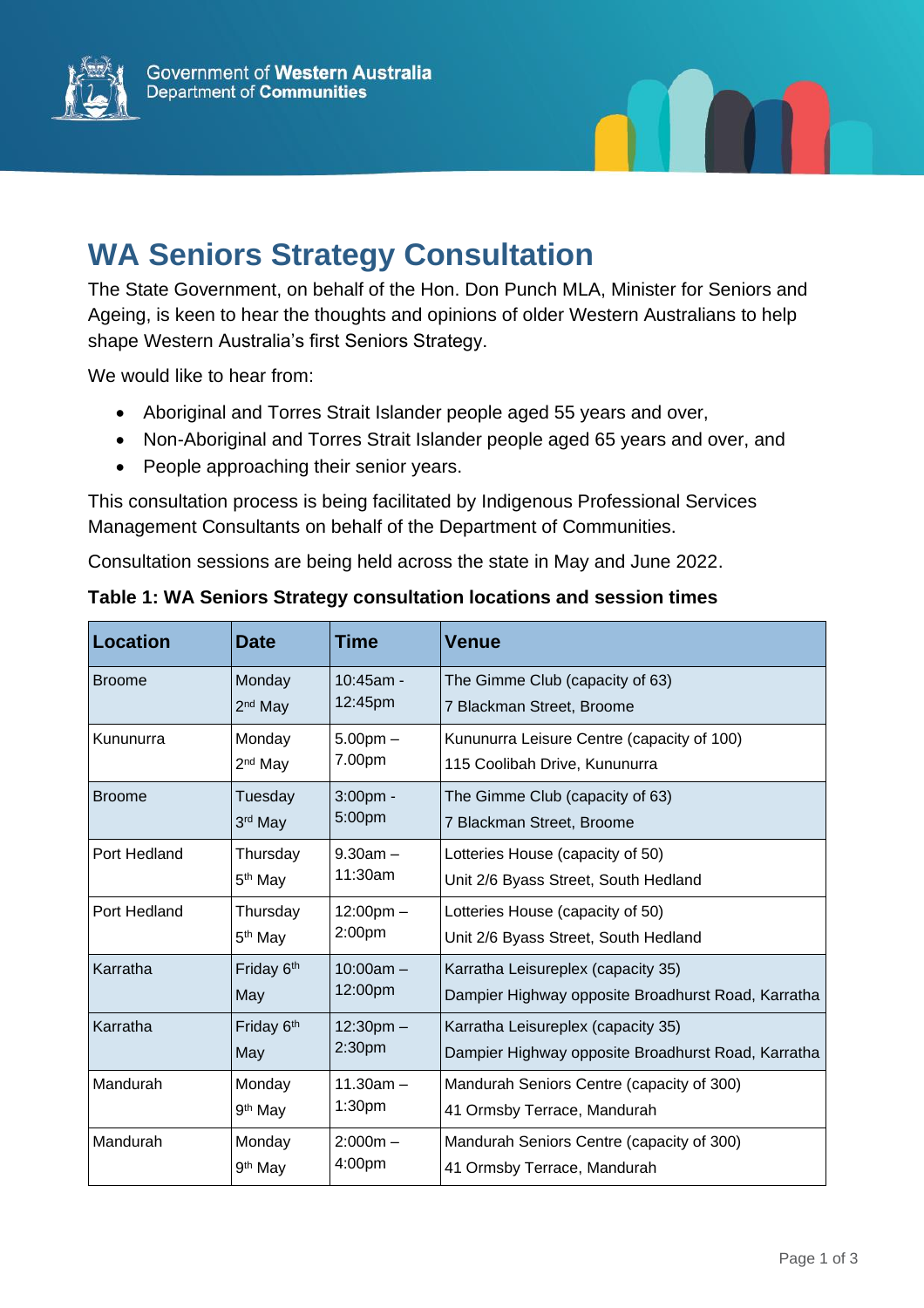

## **WA Seniors Strategy Consultation**

| <b>Location</b>                                         | <b>Date</b>                       | <b>Time</b>              | <b>Venue</b>                                                                                                  |
|---------------------------------------------------------|-----------------------------------|--------------------------|---------------------------------------------------------------------------------------------------------------|
| <b>Bunbury</b>                                          | Friday<br>13 <sup>th</sup> May    | $9:30am -$<br>11:30pm    | Maker + Co<br>75 Victoria Street, Bunbury                                                                     |
| <b>Busselton</b>                                        | Friday<br>13 <sup>th</sup> May    | $1:00$ pm $-$<br>3:00pm  | <b>Busselton Community Resource Centre Meeting</b><br>Room 1 (capacity 45)<br>21 Cammilleri Street, Busselton |
| Bassendean                                              | Monday<br>16 <sup>th</sup> May    | $10:00am -$<br>12:00pm   | Bassendean Seniors and Community Centre (capacity<br>up to $50$ )<br>50 Old Perth Road, Bassendean            |
| Bassendean                                              | Monday<br>16 <sup>th</sup> May    | $12:30$ pm $-$<br>2:30pm | Bassendean Seniors and Community Centre (capacity<br>up to $50$ )<br>50 Old Perth Road, Bassendean            |
| <b>Nedlands</b><br><b>Auslan Interpreter</b><br>present | Monday<br>23rd May                | $10:00am -$<br>12:00pm   | Nedlands Golf Club (capacity of 50)<br>Note: Access by stairs- only<br>Melvista Avenue, Nedlands              |
| Nedlands                                                | Monday<br>23rd May                | $12:30$ pm $-$<br>2:30pm | Nedlands Golf Club (capacity of 50)<br>Note: Access by stairs only<br>Melvista Avenue, Nedlands               |
| Armadale<br><b>Auslan Interpreter</b><br>present        | Friday<br>27th May                | $10:00am -$<br>12:00pm   | Greendale Senior Centre (capacity of 60) *<br>12 Coombe Avenue, Armadale                                      |
| Armadale                                                | Friday<br>27 <sup>th</sup> May    | $12:30$ pm $-$<br>2:30pm | Greendale Senior Centre (capacity of 60) *<br>12 Coombe Avenue, Armadale                                      |
| Geraldton                                               | Monday 30th<br>May                | $10:00am -$<br>12:00pm   | Geraldton Multipurpose Centre (capacity of 40)<br>31 Foreshore Drive, Geraldton                               |
| Geraldton                                               | Monday 30th<br>May                | $12:30$ pm $-$<br>2:30pm | Geraldton Multipurpose Centre (capacity of 40)<br>31 Foreshore Drive, Geraldton                               |
| Carnarvon                                               | Tuesday<br>31 <sup>st</sup> May   | $10:00am -$<br>12:00pm   | Gwoonwardu Mia Aboriginal Heritage and Cultural<br>Centre (capacity 60)<br>146 Robinson Street, Carnarvon     |
| Carnarvon                                               | Tuesday<br>31 <sup>st</sup> May   | $12:30$ pm $-$<br>2:30pm | Gwoonwardu Mia Aboriginal Heritage and Cultural<br>Centre (capacity 60)<br>146 Robinson Street, Carnarvon     |
| Albany                                                  | Wednesday<br>1 <sup>st</sup> June | $10:00am -$<br>12:00pm   | City of Albany Civic Room (capacity of 50)<br>102 North Road, Albany                                          |
| Albany                                                  | Wednesday<br>1 <sup>st</sup> June | $12:30$ pm $-$<br>2:30pm | City of Albany Civic Room (capacity of 50)<br>102 North Road, Albany                                          |